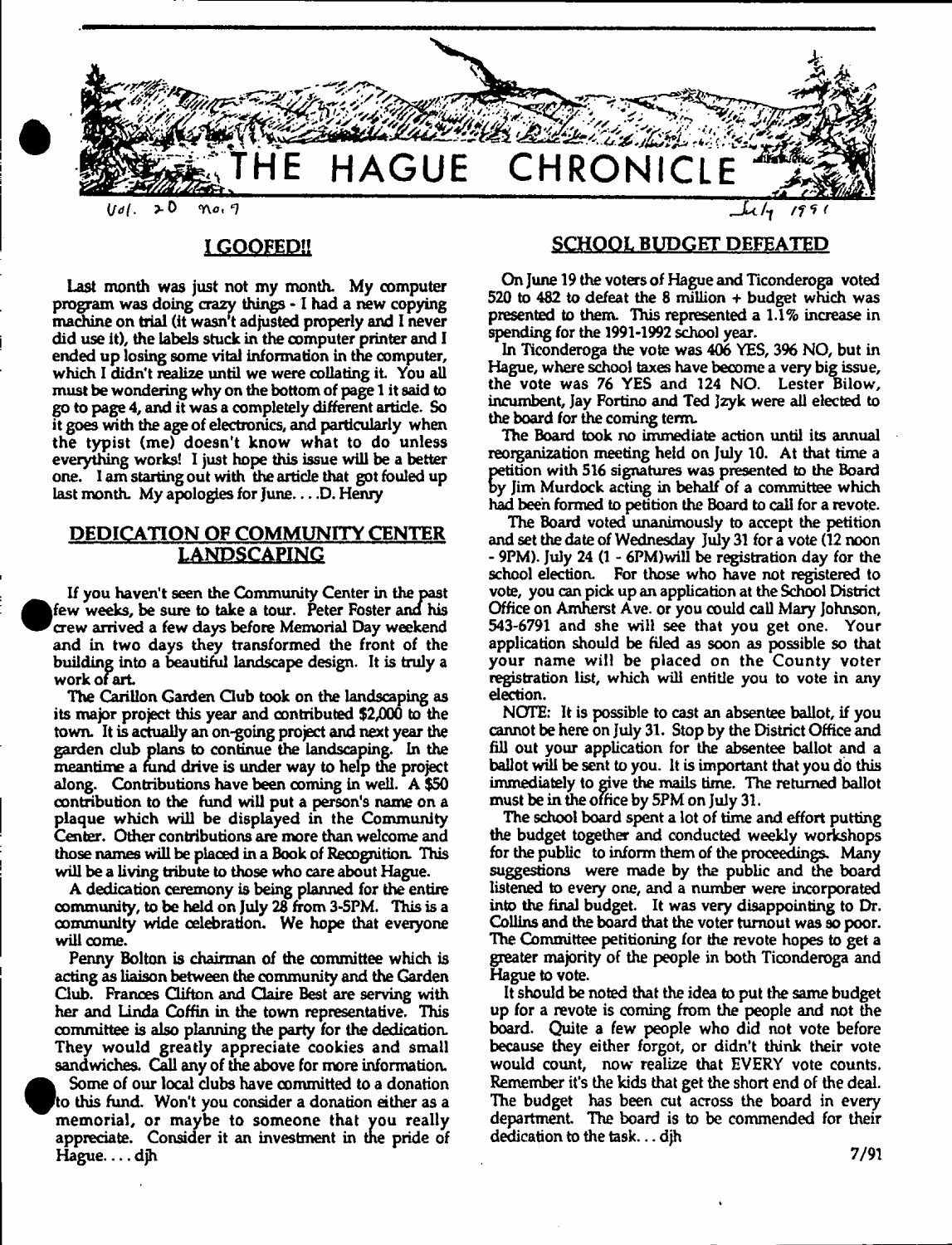# **BAKE SALE**

The Hague Community Center will be the location of the Amish Quilt and Bake Sale this July 16,1991. The sale will be from 9AM - 5PM. There will be no admission charge to attend.

An extended Amish family from Lancaster County, PA will be present to show the quilts they have made. This annual summer event gives the local public and tourists an opportunity to see or buy the beautiful artistic handiwork of the Amish community. Patterns and quilts of all sizes will be available along with pillows, aprons, wall hangings, placemats and Amish cottage crafts.

Along with the quilts, the Amish bring vast quantitites of Amish baked goods, featuring such favorites as Shoo Fly Pie, cookies, dumplings, and breads of various kinds.

Please mark your calendar and plan to attend this Amish treat on July 16 from 9:00 - 5:00 at the Hague Community Center in Hague, NY on beautiful Lake George. For further information call (518)585-6860.

## **CHURCH TO HOLD AUCTION**

The Church of the Cross on Champlain Ave. in Ticonderoga will hold its ANNUAL AUCTION AND FLEA MARKET under the tent on Saturday, July 20 starting at 9AM and continuing all day until approximately 4PM. In addition to the auction items there will also be white elephant, crafts, books, jewelry, collectibles, plants, toys and food tables, plus a clothing boutique. Refreshments will be served and there will be raffle drawings throughout the day for a hand-made quilt, filled picnic basket and \$100.00 gas or oil.

## **COMMUNITY ACTION AGENCY**

On Thursday August 8 at 10AM in the Community Center a meeting will be held to inform anyone who might like to be a volunteer or is just interested in our various food programs, surplus, gleaning, food pantry and SHARE. This program will be part of the Community Action Agency's attempt to inform communities of the Agency's efforts to serve the public. From 1-4PM in the afternoon food will be distributed as part of the GLEANING PROGRAM.

On <u>July 25</u> at the Community Center, food will be distributed as part of the Gleaning Program, sponsored by Community Action Agency of Glens Falls. The time will be from 1-4PM. Items are unknown until the day of distribution.

Sal Santaniello and Dan Belden want to thank all those who helped put on a very successful steak roast on June 15. Also thanks to all those who participated in an excellent meal. The Fire Department raised approximately \$1500.00 on this venture. Hope to see you all again next year!

## **ANNUAL AMISH QUILT SHOW AND PROPERTY OWNERS OF SILVER BAY**

Please plan to join us in the Hague Community Center for the first Property Owners meeting of the 1991 season;,

#### WEDNESDAY, JULY 17,1990 Refreshments: 7:00PM Business Meeting: 7:30PM

We have a full meeting planned. For those of us who are still trying to figure out what's garbage and what's not, John Breitenbach, Jr., Hague's Director of Recycling, will be on hand to answer your questions about the new recycling program. Mark Johnson, Executive Director of the Silver Bay Association, will tell us about SBA programs that benefit property owners. And Mike Carr of the Lake George Basin Land Conservancy will give us an update on what they and the Adirondack Conservancy are working on across the lake.

The August meeting will be held on WEDNESDAY, AUGUST 21. Our speaker that evening will be Michael White, Executive Director of the Lake George Park Commission, who will tell us how the phase-in of the waste-water regulations is going and about new recreational use regulations on the lake.

Dues for the 1991 summer season, still only \$5.00, are payable now by check to the Property Owners of Silver Bay, Box 2515 or at the meeting. We appreciate your timely support.

We're looking foward to seeing you on July 17. Come and bring your friends.... Paula Hartz, President

#### **HAGUE SENIOR CITIZENS CLUB**

The Hague Senior Gtizens Club will hold its annual picnic at Putt's Pond in Chilson on Tuesday, July 23. Those wishing to go should phone Claire Best at 543-6765 or Trudy Karmazin at 543-8838. Please be prepared to offer some sort of picnic fare: cole slaw, salads or whatever Claire and Trudy suggest

Meet at the Community Center in Hague at 10AM to car pool. BRING YOUR OWN PLACE SETTINGS, PLATE AND BEVERAGE CONTAINER (cup?, glass?) This picnic can be attended by any Hague resident 50+ years of age, seasonal or year round.

The setting is a new one for us; let's investigate its possibilities. There is a covered pavilion, so we will go rain or shine!... ewa

#### **MEET YOUR CANDIDATES NIGHT**

THE HAGUE CHRONICLE is pleased to sponsor a MEET THE CANDIDATES NIGHT on Wednesday, July 31 at 7PM in the Hague Community Center.

The staff of The Hague Chronicle is dedicated to the task of keeping the Hague community informed of various issues and problems that confront us. This will be an excellent opportunity for residents (whether you are a voter or not) to come and hear what the candidates for the upcoming election have to say. We have issued an invitation to all candidates who have declared their \* candidacy to date. If others do so, we would be happy to have them placed on the agenda also.

(Continued on page 7 - CANDIDATES) 7/91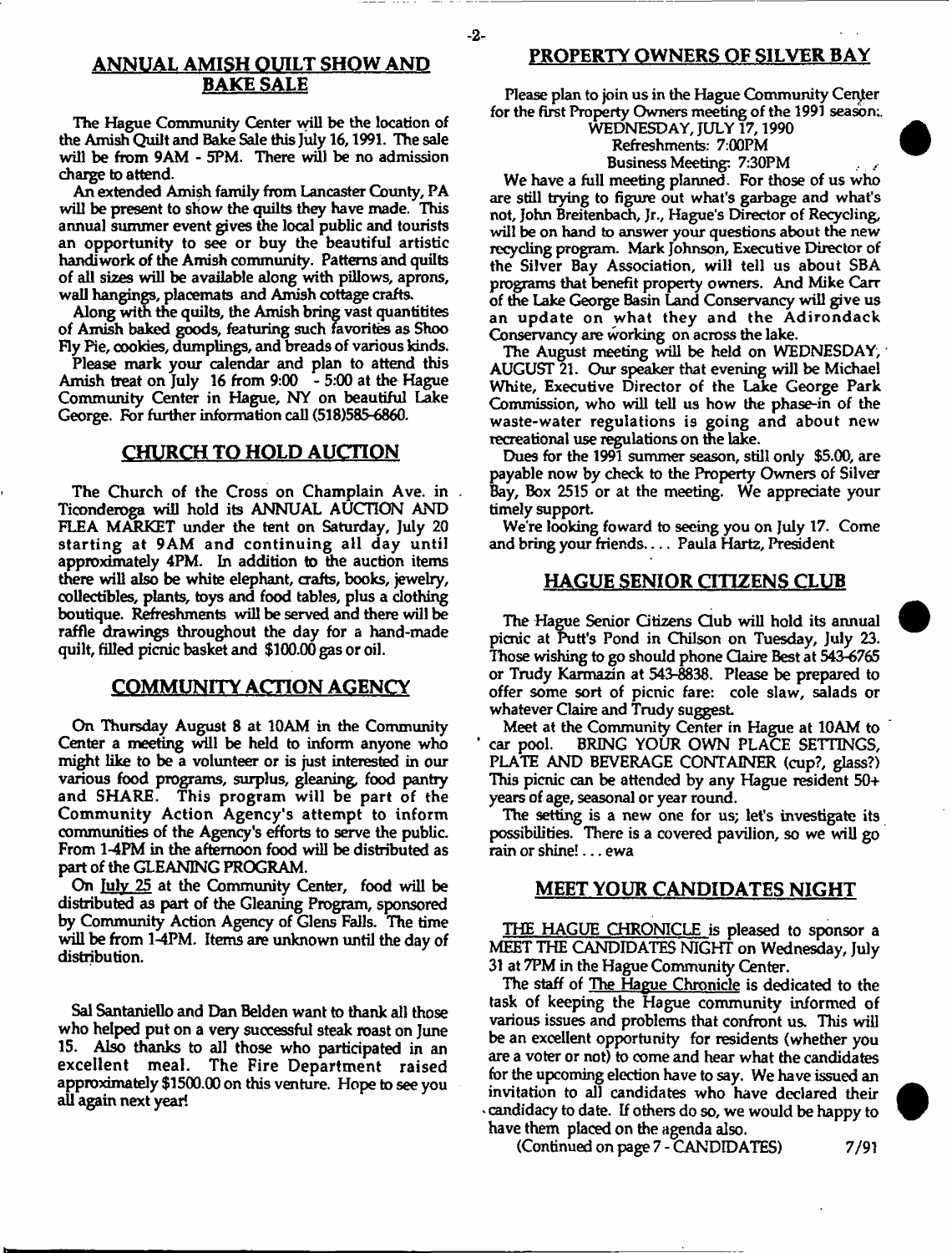#### **SPECIAL TOWN BOARD MEETING-6/20/91**

At a special town board meeting held on June 20,1991, Mr. Wayne Le Monthe, Asst. Director of the Warren County Planning and Community Development Office, distributed general information on the \$400,000 Federal Community Development Block Grant Hague is applying for to benefit low and moderate income families. Until this year in order to get HUD grants the town had to designate specific target areas. This will NOT be the case this year. \$330,000 of that money may be used to repair 26 units of the most severely deteriorated homes in town and about \$35,000 for two new wells to service the Hague water system. This application must be in by June 28, 1991 and we should hear whether we are a lucky recipient of said grant by September 1991.

Two resolutions were passed before the conclusion of the special meeting. Both concerned the future work to be done by D.O.T. at the intersection of Rt. 9N and 8 next spring.

Resolution #11 - authorizes the town of Hague to maintain the sidewalks within the designated work zone for project, after they have been constructed.

Resolution #12 - authorizes the town of Hague to maintain the island area within the interesection of Rt. 9N and Rt.8...

#### **ZONING BOARD - 6/27/91**

The only item on the agenda for the Zoning Board at their June 27 meeting was the request by Gloria Peters for a use variance to place a mobile home on her property (34-1-12.4) in a TR2 zone. The request was tabled until the July meeting in order for board members to do a site review.

Member Chris Ginn reported to the board on the NY Planning Federation workshop he attended... gl

#### **EMERGENCY SPECIAL TOWN BOARD MEETING**

With only two days left to make a "Home Rule Request" (request by a local government for enactment of a special law), concerning the Moses-Ludington Hospital, Supervisor Bolton called an emergency special town board meeting on July 1, 1991 at 2PM.A motion was passed by the attending members to permit Hague to hold a referendum which would authorize Hague to provide financial support for the continued operation of the hospital, located in Ticonderoga. Several other towns are included in this request.

Senator Stafford will act upon this request (Bill 6302-A) and more information will be forthcoming as events develop... gl

#### **TOWN BOARD MEETING - 7/9/91**

Mark Johnson, Executive Director, Silver Bay Association in privilege of the floor, rescinded a former request for financial help with the summer enrichment program and introduced Anne Crabbs who will be

working with their Community Extension Program this summer. He also introduced Sue Spahr, new full time<br>employee in the program department. Supervisor employee in the program department. Bolton will recommend youth money for 1992 budget.

Under the hat of the Hague Volunteer Fire Dept. Mark spoke of the recently signed Advanced Life Support Mutual Aid agreement signed with Adirondack Regional Energy Services and asked the board for funds to offset cost of this arrangement  $(\$450)$ . public meeting in July to explore the hospital status.

A letter from Housing & Urban Development for the \$400,000 Small Cities Grant, mentioned in last month's issue, has been received and is under consideration. We will know by September 11 whether it has been approved or not.

The Dept, of Transportation will replace a sinking culvert pipe near Sabbath Day Point in September and patch in the meantime.

Carolyn Dykstra has asked the town to repair several large potholes near Silver Bay General Store. This is a state road but the supervisor authorized Dan Belden, Highway Superintendent to make this minor repair.

The schedule for the continuing wastewater project is as follows:

Friday, July 12 - Hague Final Impact Statement to Warren County Board of Supervisors.

August 16 - Resolution to accept FEIS

September 13 - SEQRA application and findings adopted.

Association of Towns in its State Budget update informs us Hague will receive a loss of 62% in Revenue Sharing, which means we will receive \$3,499 this year. The CHIPS program was more fortunate in that it will receive a 6.902% increase or \$11,942. for 1991-92. from the June minutes a 'Notice of Intent" passed concerning funding for Revaluation, was approved. Auditor for Equalization and Assessment Board says the intent is unncessary.

Resolution #13 passed unanimously. Resolution opposes the dismissal of James Hotaling as Chief Council of Local Government Services with the APA.

At the request of several residents, Dan Belden asked the board to consider placing a basketball hoop in the parking lot of the old town hall. The Board agreed to take it under advisement. Karen Laundree requested the board meet with her in executive session to discuss a personnel matter...gl

#### **PLANNING BOARD - 1ULY11.1991**

Three public hearings were held before the regular board meeting. They were Santaniello with a minor 2-lot subdivision, Engler with a minor 2-lot subdivision and Icke, which was cancelled due to a proposal change. A fourth had been cancelled earlier because of information that had surfaced at the site review.

When the meeting opened the Santaniello request (48-32.1.33) was approved with receipt of three reasons: no increase in density; upgrading of septic to conform; separation of septic and well. The Braisteds will sign the application since property is in their name.

(Continued on page 4 - PLANNING BOARD)

**7/91**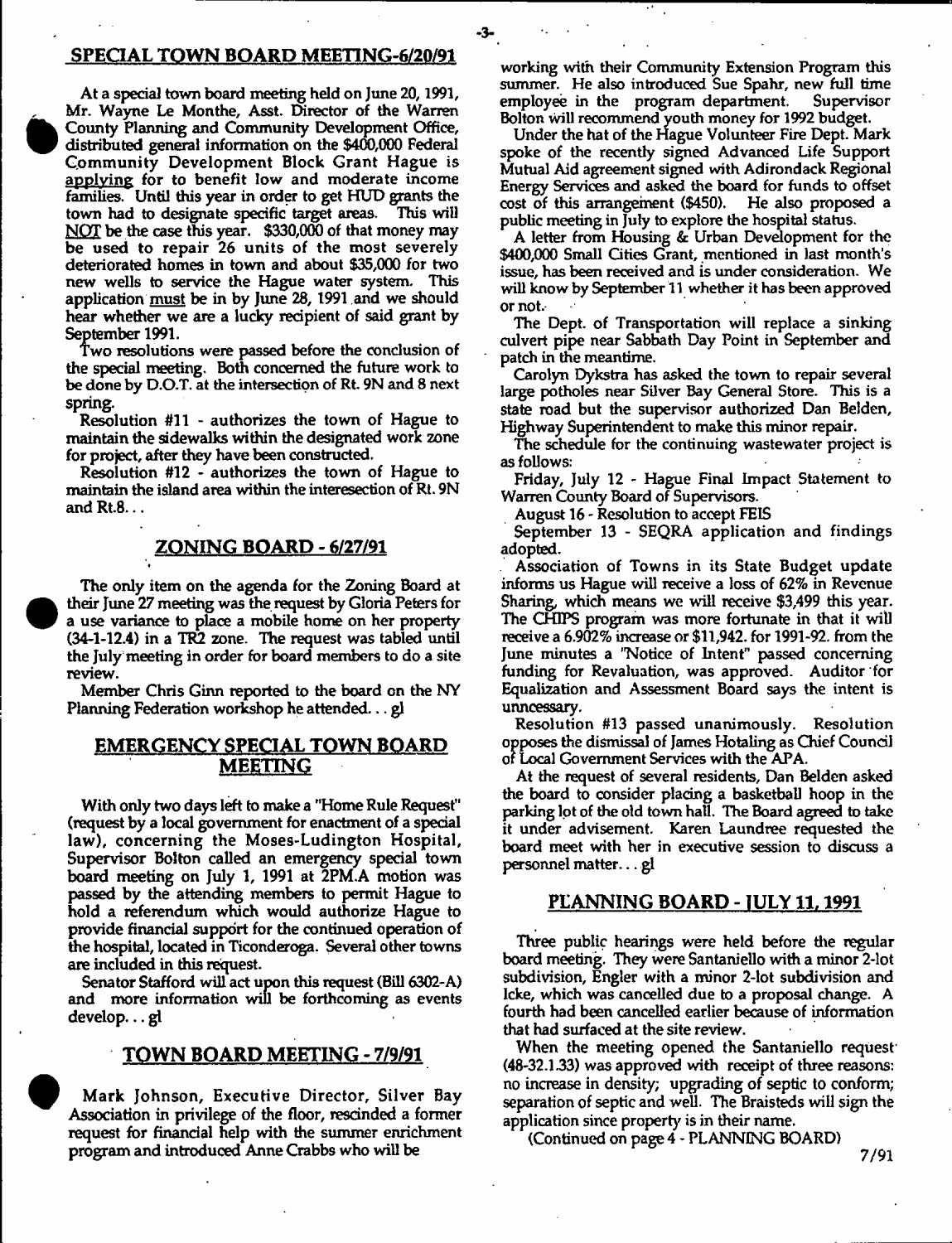(Cont. from page 3 - PLANNING BOARD)

The Engler application (8-1 -7) was designated a Class A project. A letter of non-jurisdiction will be requested from APA The Englers plan to give or sell one of the lots in the subdivision to the state, the land being adjacent to Rogers Rock Campsite.

Reports by the Site Committee resulted in: Shatilla (46-1-20) being tabled for lack of information. Icke (46- -1-10) tabled - change of plan. Hodorowski and Arcady Commons Ltd. (45-2-72) - a public hearing set for August 1 at 7PM, contingent on obtaining pertinent infomration and essential application.

New applications presented and the decisions made: William Icke : (46-1-10) - a site plan review

. Shatilla (46-1-20) tabled - additional information needed

Doran (60-1-33) Needs additional information.

Kenna (20-1-13.2) Mobile home site plan review

Fisher (26-1-1) Residential addition - site plan review Camey,J. (67-1-5) 4-lot subdivision. A Class A project.

A letter of non-jurisdiction will be requested from APA. Peters (34-1-12.4) A use variance recommendation will be forthcoming.

In other business Bruce Robinson brought up the matter of liability insurance covering individual board members. John Breitenbaeh, Jr. will check with town board to check the coverage... gl

#### **HAGUE ARTS & CRAFTS FAIR - 8/3 & 4**

The 19th Annual Arts & Crafts Fair will be held August 3rd and 4th, 1991 at the Town of Hague's new COMMUNITY CENTER. Exhibitors' fees are \$20 for one day or \$30 for both days. Doors open at 10AM and close at 4PM. Exhibitors can set up inside or outside on the side porch or side lot. The main room will hold approximately 25 exhibitors, on a first come first serve basis. Setup begins at 7AM on Saturday. There will be no security outdoors, nor will there be any overnight camping. Those exhibiting inside may leave their exhibits set up, since the building is secured.

This year there will be no tarps provided by the Chamber of Commerce, and tables are available for inside exhibits only.

The Arts Fair has been quite successful in the past years. The committee, headed by Diane Frasier hopes it will be bigger and better than ever at its new location.

For our first time visitors to the Community Center a few rules must be observed. NO SMOKING IN THE BUILDING. NO ALCOHOLIC BEVERAGES IN THE BUILDING OR ON THE GROUNDS. NO PETS OR ANIMALS IN THE BUILDING. Anyone found violating these regulations will be asked to leave the premises.

Hope to see you there!

## **CUB SCOUT PACK 21 NEWS Karen Costello**

The Scouts said goodbye to another school year and ushered in the summer at a 'bang-up" pack picnic at Brookwood Park. Some "large" teams played kickball and volleyball before retiring for 'dogs and s'mores at the

campfire. The second full year of our current Pack 21 brought out the true achievers. As the sun went down, awards for these hard-working Cubs were given by their just-as-hard working leaders.

|                              |                    | Rank                                                       | Arrow Pts                |
|------------------------------|--------------------|------------------------------------------------------------|--------------------------|
| Den #1 - Tavish Costello     |                    | Bear                                                       | 1 gold, 1 silver         |
| <b>Bears</b>                 | Peter Hutchinson   | Веаг                                                       | 1 gold, 1 silver $\cdot$ |
|                              | Donnie Smith       | Bear                                                       |                          |
|                              | Greg Fitzgerald    | Bear                                                       |                          |
|                              | Adam Williamson    |                                                            | 3 silver                 |
| Den #2                       |                    | Rank                                                       | <b>Activity Badge</b>    |
|                              | Thor Gautreau      | Webelo                                                     | Outdoorsman              |
| Webelos :                    | Nate Lawrence      | Webelo                                                     | Outdoorsman              |
|                              | Dave Fitzgerald    | Webelo                                                     | Outdoorsman              |
|                              | Craig Smith        | Webelo                                                     | Outdoorsman              |
|                              | <b>Craig Smith</b> |                                                            | Fitness                  |
|                              | <b>Craig Smith</b> |                                                            | <b>Family Members</b>    |
|                              | Jim Ward           |                                                            | Outdoorsman              |
| Den #3                       |                    |                                                            | <u>New Arrow Points</u>  |
| <u>Wolf</u>                  | Tyler Wells        | 5 silver<br>3 silver<br>3 silver<br>. 2 silver<br>2 silver |                          |
|                              | Kenny Stonitsch    |                                                            |                          |
|                              | Kevin Stonitsch    |                                                            |                          |
|                              | Ryan Lawrence      |                                                            |                          |
|                              | Josh Plass         |                                                            |                          |
| Stephen LeBarron<br>6 silver |                    |                                                            |                          |
| CONGRATULATIONS TO ALL!      |                    |                                                            |                          |

The grand finale, after dark, was 20 "sparkling" kids in the park performing a ritual of summer and youth.

The Webelos are continuing their comradery with summer activities, earning badges and keeping in shape. They braved a cool summer evening dip in Lake George to prove their aquanaut skills. A beautiful rainbow perched on Anthony's Nose was a perfect backdrop for the summer scene. They will meet again on July 24th.

We apologize for the lateness of a collection bin at the park for bottles and cans. We are working on that and a new deposit site for the "recycling center". Thank you for your support! Have a safe and relaxing summer.

#### **"ETHAN!" ALLEN TO APPEAR AT FORT**

On August 9, 10 and 11 (weather permitting) the people in the Ticonderoga area will be treated to a musical entitled "Ethan!". This production was written for the Vermont Bicentennial celebration and was performed in Burlington the beginning of July. The writer and producer, Yancy D. Stillinger, Essex Junction, VT, who was inspired by the Fort's reenactment celebration in 1975, has been working on the production ever since, finishing it just in time for the Bicentennial. The musical is 2 hours long, with a cast of 45. Elaborate scenery had to be constructed for the performances in Burlington, but they have the "real thing" to work with at Ft. Ticonderoga.

Tickets are on sale at \$10 each. You may pick them up at the Fort, or send your check to the Fort and pick them up the night of the performance.

It should be a very special treat for all the history buffs of this area.

**7/91**

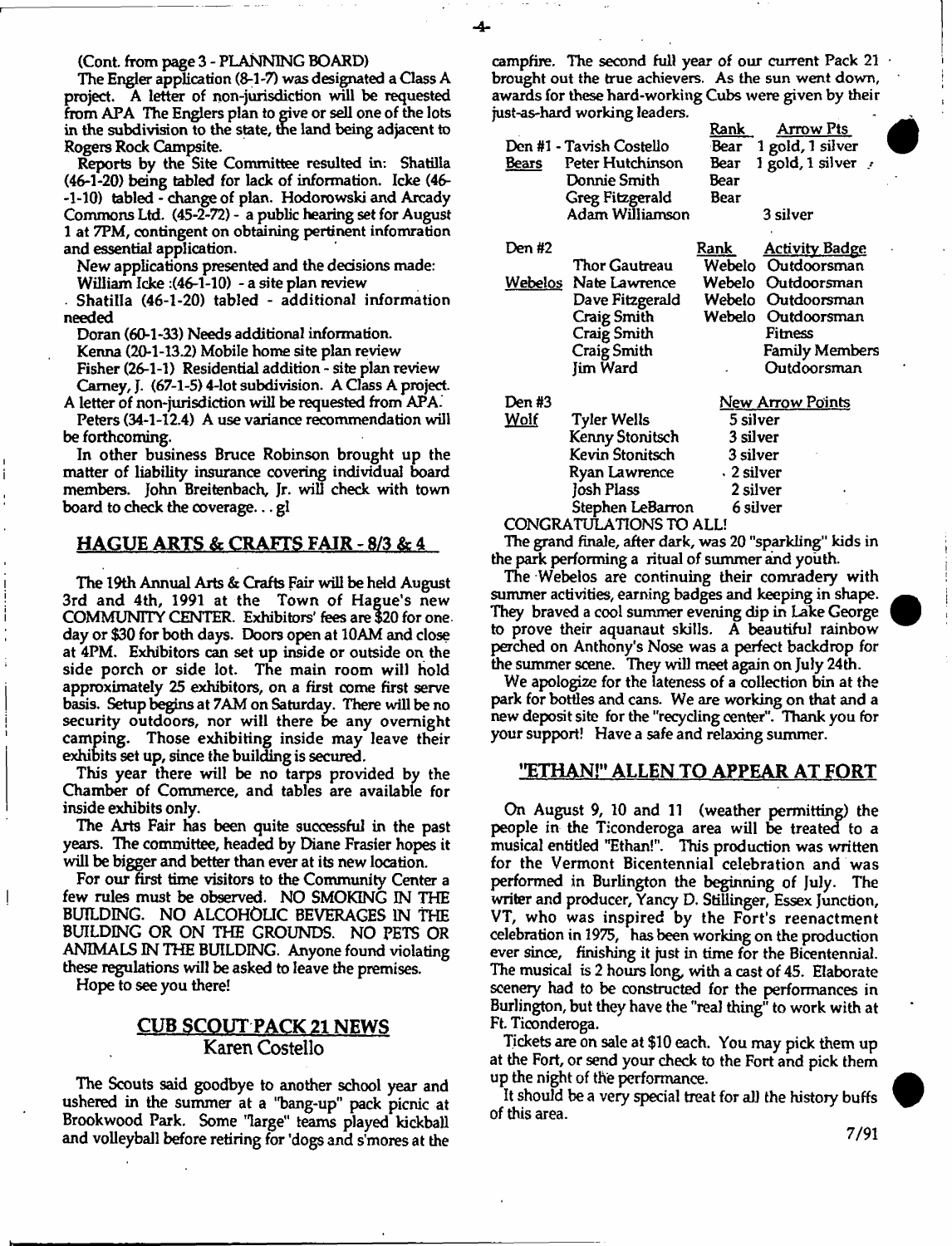## **TICONDEROGA FESTIVAL GUILD OPENS SEASON**

-5-

The Ticonderoga Festival Guild opened its 12th season on Tuesday, July 9 with a concert by Associated Solo Artists, a unique ensemble of world class performers and creative artists presenting a dazzling array of music from the classics to pops. Following the concert, as has been the custom in the past, the Guild hosted a reception for those in attendance. This same group performed for the Hague community at the Community Center on July 8.

On July 16 the Berkshire Ballet will perform both classical and contemporary works. The Berkshire Ballet is the official ballet company of the city of Albany, NY.

The concert series continues on July 23 with the Vermont Jazz Ensemble, a real crowd pleaser.

Trapezoid, an ensemble including Bob Read on flute or clarinet or saxophone; Paul Reisler with hammer duldmer and guitar; vocalist, guitarist, bassist, Martha Sandefer; and vocalist, violinist Cheryl Hurwitz, will perform on July 30.

The concert series will conclude on August 6 with Through the Opera Glass which takes the drama of opera right into the audience, . Innovative props, scenery, costumes, set off well trained voices humor and wit together with the color and texture of die dazzling Epic Brass Quintet. Instruments and voices teasing each other, interchanging parte, collaborate to create a very special entertainment. The Epic Brass performed for the Guild last summer and made a big hit.

 $\bullet$ 

ARTS TREK IX, the children's concert series, opened on Wednesday, July 10 with a program entitled 'Imaginal Animals". On July 17 the Merry Go Round Playhouse will present little Red Riding Hood and Cinderella. On July 24 Dan Butterworth and his marionettes will perform and on July 31 Julie Portman and Paul Reisler breathe new life and imagination into the spoken word. "How the Camel Got Its Hump", "The People Could Fly"' and "Hawk, I'm Your Brother" are just a few of the stories gathered from southern folklore and from the artists' personal lives. "Through the Opera Glass" will surround the children with sights, sounds and many opportunities . .to participate in.their completely staged and costumed program on August 7. This program will conclude the 1991 series. .The Arts Trek programs are free to anyone who is a child or who would like to pretend to be one. Come alone, or better still borrow a child to bring. You won't be sorry!

## **HAGUE BAPTIST WOMEN HOLD BAKE SALE**

Those wonderful cooks of the Hague Baptist Church will hold their second summer bake sale on Friday, July 19 at 9AM beside the Hague Market. White elephants will also be on sale at the same time. Be sure to get there early!

REMINDER - All trash must be placed in red bags to be accepted at the Landfill. Bags may be purchased at the Community Center or at the Hague Market.

## **TICONDEROGA HERITAGE MUSEUM'S SUMMER ACTIVITIES**

Activities which relate to the Museum's exhibits on paper and pencils and to the new "Forest Bounty" and 'Water Power" exhibits will be featured in programs each Wednesday beginning July 20 to August 24 from 9-10:30AM and Saturdays from 10-12:00. The series is made possible by the NYS Council on the Arts, the Essex County Board of Supervisors, and International Paper and by a grant from the Essex County Arts Council through the County Initiative Program. Schedule for the first two weeks will be:

July 13 - CHAIN-SAW CARVING with Joe Harvish

July 17 - PINE CONE CREATIONS Using pine cones, glue and imagination, participants will create animals, sculpture and decorations under the guidance of Sue Noyes.

July 24 - NATURE COLLAGE: Participants should bring objects such as acoms, twigs, feathers, pressed flowers and ferns, etc. to the workshop.

Origami and kite-making workshops and woodcarving and basket-weaving demonstrations will be included in August workshops. For further information on these workshops, contact Amy Butler at 585-6366.

For the fourth consecutive year, the Ticonderoga Heritage Museum will host Ticonderoga Heritage Day on Sunday, August 4, from 10AM - 4PM on the museum grounds.

Residents and visitors alike are invited to salute Ticonderoga's history in a celebration of old-fashioned fun. The day will feature sack races, children's games, kite-flying and a chili contest among its activities. Visitors can also browse through a craft fair and a flea market and stop at the refreshment stand for hot dogs and cold drinks. In the afternoon, the winners of the Heritage Day raffle will be announced; first price is two tickets for a brunch cruise on the Lake George Steamboat Company's Lac du Saint Sacrement.

For further information, contact the museum at 585-2696

## **LAKE GEORGE PARK COMMISSION**

The Lake George Park Commission's Project Review Commitee wil meet Thursday, July 25, 1991 at 1PM at the Lake George Town Center, Old Post Road, Lake George.

The Commission will conduct a regular meeting on Monday, July 29,1991,10AM at the Bolton Town Center, Rt. 9, Bolton Landing, NY., when among other things they will be discussing proposed amendments to Special Navigational Rules, wastewater and stormwater management., and will hold an election of officers.

These meetings are open to the public and all interested parties are invited to attend.

*Jou don't prevent Utter on the landscape by teaching ecology in college, ybu prevent it by teaching manners at homef or, Inching a home, in the kindergarden.*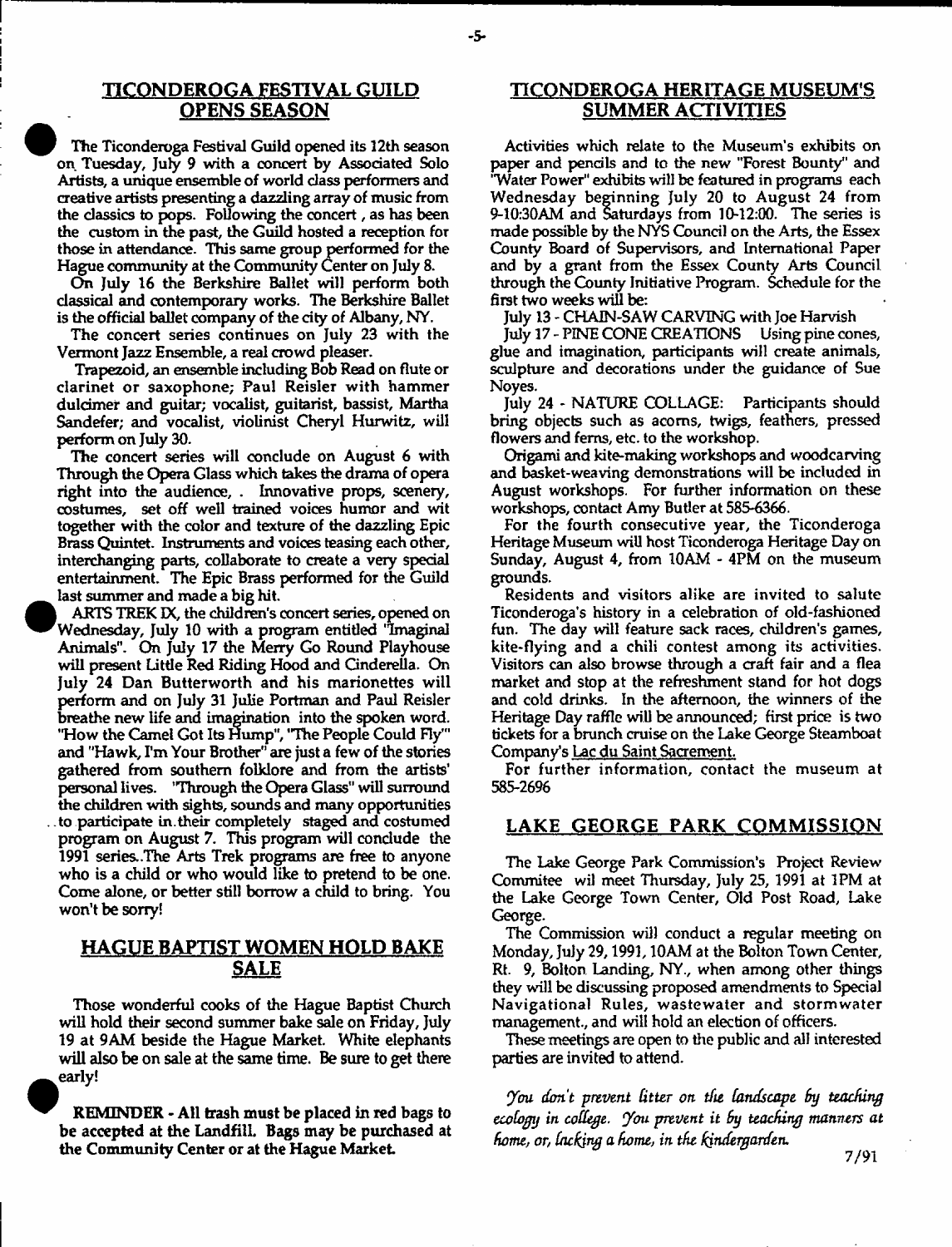#### ONE THOUSANDTH CUSTOMER John Breitenbach, Jr.

The Town of Hague is proud, to announce that on Monday, July 1, 1991 the one thousandth solid waste transaction took place at the Community Center.

The honor of this event came to Dan and Estelle Anderson of Forest Bay. The Andersons have been active and willing participants in the recycling and solid waste program since its early, voluntary days.

This event indicates that Hague residents are participating in the program with a good degree of success. The Town recognizes that the changes in Hague's solid waste program have been disruptive and thanks everyone for their efforts.

## TI LIBRARY CLEBRATES 90TH <u>ANNIVERSARY</u>

The following special events have been planned at the Black Watch Libary to celebrate Ticonderoga Library Week, July 14-20:

• a poker and bridge card party on Thursday, July 18.

• a book sale at the library on July 19 and 20.

• a 50-50 drawing with the winner chosen on Saturday, July 20 at the library.

•T-shirts for sale through local merchants featuring the \*90 years and going strong" theme.

• a presentation to the library of a specially-inscribed copy of Ronald Reagan's autobiography in dedication to the Ticonderoga mill employees who made the paper for its pages.

The community is invited to participate in all these events. Library supporters are also encouraged to join the Friends of the Black Watch Library. Membership fees begin at \$5 a year.

#### **SUMMER YOUTH PROGRAM IN HAGUE**

With the help of the Silver Bay Association Outreach Program, with Anne Crabbs directing activities in Hague, a program has been outlined for the youth this summer. On Monday July 8 and every Monday, Anne will conduct a story hour for children at the Town Park from 630-7:30PM. A drawing will be held each week for a \$5.00 gift certificate to a book store.

Beginning Tuesday, July 23, and every Tuesday until August 27, movies will be shown to youth 12 and under at the Hague Town Center from 7-9PM. Movies for teens will be shown from 9-11PM the same night. A sincere thank you goes to Cindy Coon and others for the use of their video tapes.

On Monday, July 15 at 7:30PM in the Community Center, Laura Meade, Town Naturalist, will hold a program for adults and children on "Sights and Sounds of Adirondack Birds." Beginning Monday, July 22 at 9AM and each Monday until August 19, Mrs. Meade will meet with young people at the Community Center at 9AM.. They will take nature walks, to learn about the birds and their habitats, wild flowers and trees of the area. Mrs. Meade would be happy to welcome any adults who might like to help with this project.

A donation box will be available at each activity for those who would like to contribute to funding these programs for our young people. Donations can also be left at the Community Center. *\**

Thanks to the Highway Department, the ball field ori Decker Hill Road has been cleared. Anne hopes to get some interest in playing on the field. She desperately needs volunteers to help with and chaperone the various projects she has in mind.

#### **EXHIBITS AT HANCOCK GALLERY**

From July 4 - 25th: Roberta Whitely will be displaying 'Paintings of Lake George Boat Houses". Show & Sale.

August 1-17: Delores Gould, Sumi-e like art work. Helen Potter, Floral Watercolors. Show and Sale

August 21 - Sept. 14: Keith Dolbeck, realistic bird and decoy wood carver. Luman Pendell - Folk Art wood carver. Show and Sale.

#### **ALTERNATIVE TRASH DISPOSAL** John Breitenbach, Jr.

As awareness develops about handling the disposal of solid waste, many people are seeking alternative methods of trash disposal. One of the simplest and most popular methods is to use a burning barrel. Approximately two hundred Hague residents have received burning barrel permits since mid April.

Use of a burning barrel requires a permit issued by the New York State Department of Environmental Conservation. These permits limit the types of materials that can be burned. Generally, only small brush, leaves and clean paper materials can be burned-

Anyone obtaining a burning permit should be very cautious about what materials are burned. Many burnable materials generated by the average household contain toxins that are released when burned. For example, colored newsprint and magazines have a high lead content in the inks used for printing. This is released and can be breathed directly or form deposits in the area. Vegetable gardens, lawns, flower beds and children's toys can become contaminated.

As always, care should be taken to purchase items that are in containers that have the least impact when disposed. Items that are recydable are the best. These can be.deposited at the recycling center free of charge and are regenerated into usable products. This.reduces the total amount of solid waste generated. If a burning barrel is used, select products in "dean" packages that don't cause health risks when burned. Careful consideration about the impacts of our daily waste will help reduce the effects of solid waste disposal.

THE HAGUE VOLUNTEER FIRE DEPARTMENT will be sponsoring a food sale at the Hague Arts Fair on August 3 and 4. Donations of baked goods, garden vegetables, etc. will be gratefully accepted.

Impossible is a word only to be found in the dictionary of *fools*— *OfapoUon 'Bonaparte*

 $\mathcal{L}_{\mathcal{L}}$  .

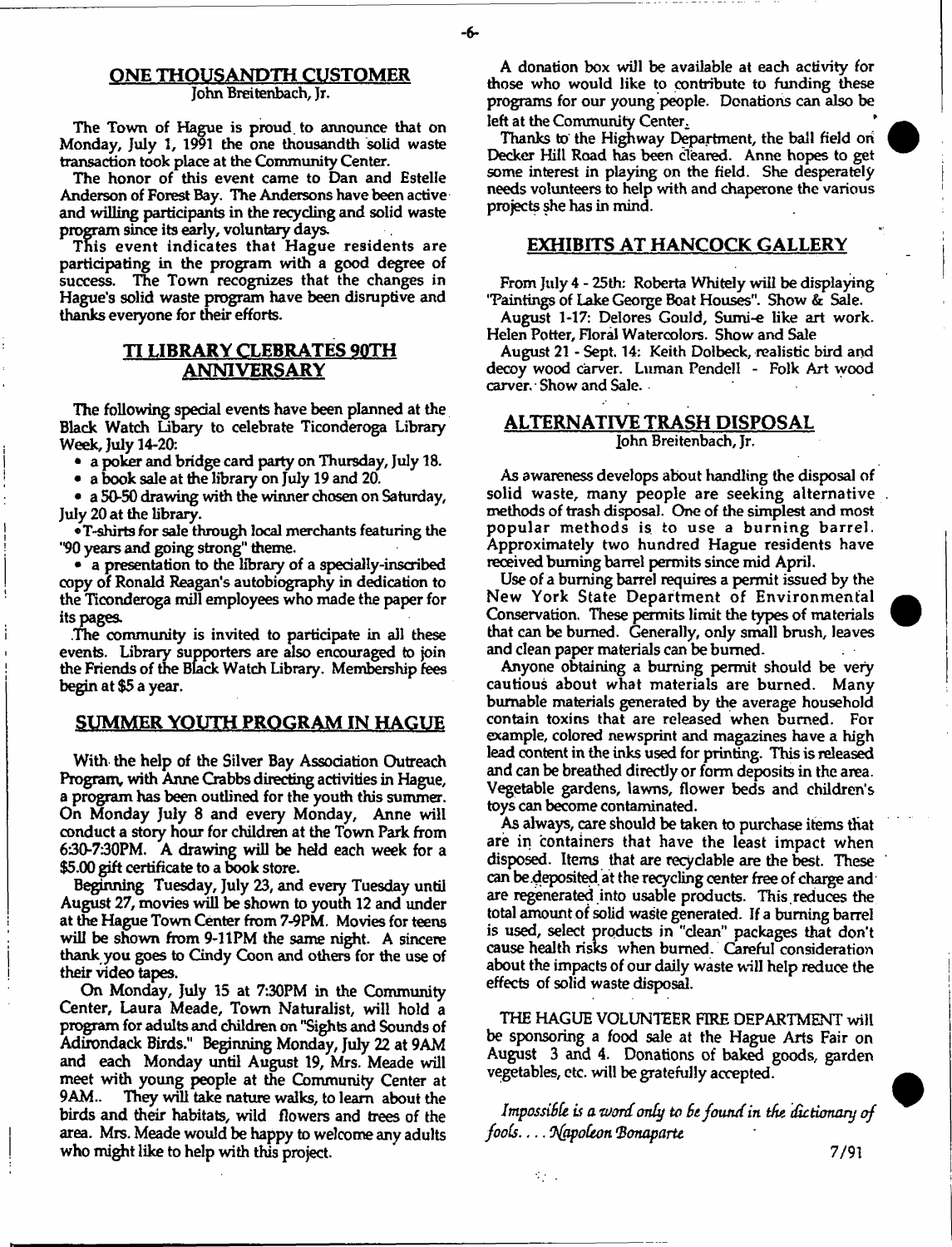#### CANDIDATES (Cont. from page 2)

 $\bullet$ 

All candidates that are currently circulating petitions for their candidacies have been invited to attend and all have accepted. Any others who have not yet declared their intentions are invited also. Please call the Chronicle Office at 543-6633 if you wish to be put on the agenda.

The following are the candidates who are expected to be in attendance:

For Supervisor - Republicans - Dan Belden, Dick Frasier For Town Board - Republicans - Linda Coffin, Martin Fitzgerald, Sal Santaniello, and Democrat Karen Laundree. For Highway Supervisor - Republicans David DeLarm, Dick Dunklee, Ron Graser, Nelson Waters.

For Town Clerk - Republican - Nancy Trombley

For Republican County Committeeman - Jim Braisted, Bertha Dunsmore, Martin Fitzgerald, Bob Patched

Each candidate will be given a few minutes to speak and then questions from the floor may be addressed to any specific candidates.

If you want to know what these candidates can do for you, be sure to attend this informational meeting.. .djh

## **NATURE NEWS**

#### Laura Meade

Recently Diane Frasier saw an olive-sided flycatcher viciously attack a wasp's nest, tearing it apart until it was able to seize the center with its beak and fly away. This is the first sighting of this species (to my knowledge) in the Town of Hague, but it has been documented in Essex <sup>•</sup> County along meandering mountain streams on a few occasions.

At this time of year, a pair of birds may be hatching their second brood of the season. However, some "take a vacation" and have only one family. If that's the case, it is likely to see female warblers, finches, grosbeaks, cardinals, hummingbirds or bluebirds that you seldom see when they are on the nest. Plumage of these female birds is different from the males of these species. Some field guides do not adequately indicate this so an observer might think a rare species has been seen, whereas it could be a female of one of these species. A well-documented guide to birds, showing clearly male and female differences is any one of the Peterson Guide Series that has been published since 1980.

## **HAGUE HISTORICAL SOCIETY**

On Friday September 27, the Hague Historical Society will have a bus trip to the Coolidge Homestead in Plymouth, VT. The area has grown into quite a complex of buildings associated with the Coolidge Family. In addition to the Homestead itself, there is now a visitors center with pictures and memorabilia, the birthplace of the President which was attached to his father's general store, the Plymouth Cheese Factory, a gift shop and a small restaurant.

*• i* Because of the date chosen for the trip (height of foliage season - we hope ) the restaurant is asking us for EARLY reservations - and seating capacity is very limited. So, if you wish to eat there, please register by August 1st and indicate that you wish to eat at the restaurant.

Reservations for the trip are being handled by our good friends at the Hague Community Center. The phone number is 543-6161. If you wish to brown bag it, there are picnic tables.

Following the visit to Plymouth, we will travel down Route 100 to the village of Weston. We are hoping that Route 100 will be flaunting its fall foliage. When we reach Weston we will have time to visit the famous Vermont Country Store, or just to prowl around the attractive village. If you would like a brochure on Weston, Ethel has a limited number and you can reach her, with any luck, at 543-6098 or via P.O. Box 2551, Silver Bay, NY 12874.

The bus trip will cost each individual \$13.00. The price of admission to the Coolidge Homestead is \$2.75, group rate.

This trip is open to ANYONE from ANYWHERE who would like to go. Please remember the date: September 17. The bus will leave the Hague Community Center at 8AM. Bus fares must be paid to The Hague Historical Society by September 10. The money for the museum fee will be collected before departure from the Community Center on September 27... ewa

#### **SUMMER ENTERTAINMENT PROGRAM** Kathy Santaniello

The first FREE FAMILY SQUARE DANCINC of the season took place on Thursday, July 11 at 7:30PM at the Community Center. They will continue for the next five weeks with Stan Burdick, as host and caller,.

On Wednesday, July 24 at 7:30PM the Silver Bay Association String Quartet will present a recital at the Community Center, directed by Martin Meade. We are very happy to host this fine group of musicians again this year, and we thank Silver Bay Association for their generosity in "sharing" them with the Town.

The Summer Entertainment Program is sponsored in part by the Hague Chamber of Commerce and the Town of Hague, with public funding from the NYS Council on the Arts and Warren County, NY. ENJOY!

## **BARTH GENERALS HONORED**

On June 13 at Ft. Leavenworth, KS, a building was dedicated to three generals of the Barth family to honor 100 years of collective service to their country. They are General George Bittman Barth and brother General Charles Barth, both long-time summer residents of Hague, and their father General Charles Barth Sr.. Representing the Barth family at the dedication of Barth Hall were Bittman's widow, Mary, son Jack and his wife Betty and his granddaughters Cindy and Stacy Shearer. Mary is still living at Ft. Leavenworth and enjoys hearing from her old friends in Hague.

## **EMPS TO STAGE PLAY**

Silver Bay EMPS will present "Li'l Abner" this year as their production for the benefit of The Hague Volunteer Fire Department at the Silver Bay Auditorium.

The play will be given on Friday night, August 9 at 8:15PM. Tickets are priced at \$5.00 for adults and \$2.50 for  $\alpha$  children under 12 years of age.  $\alpha$  7/91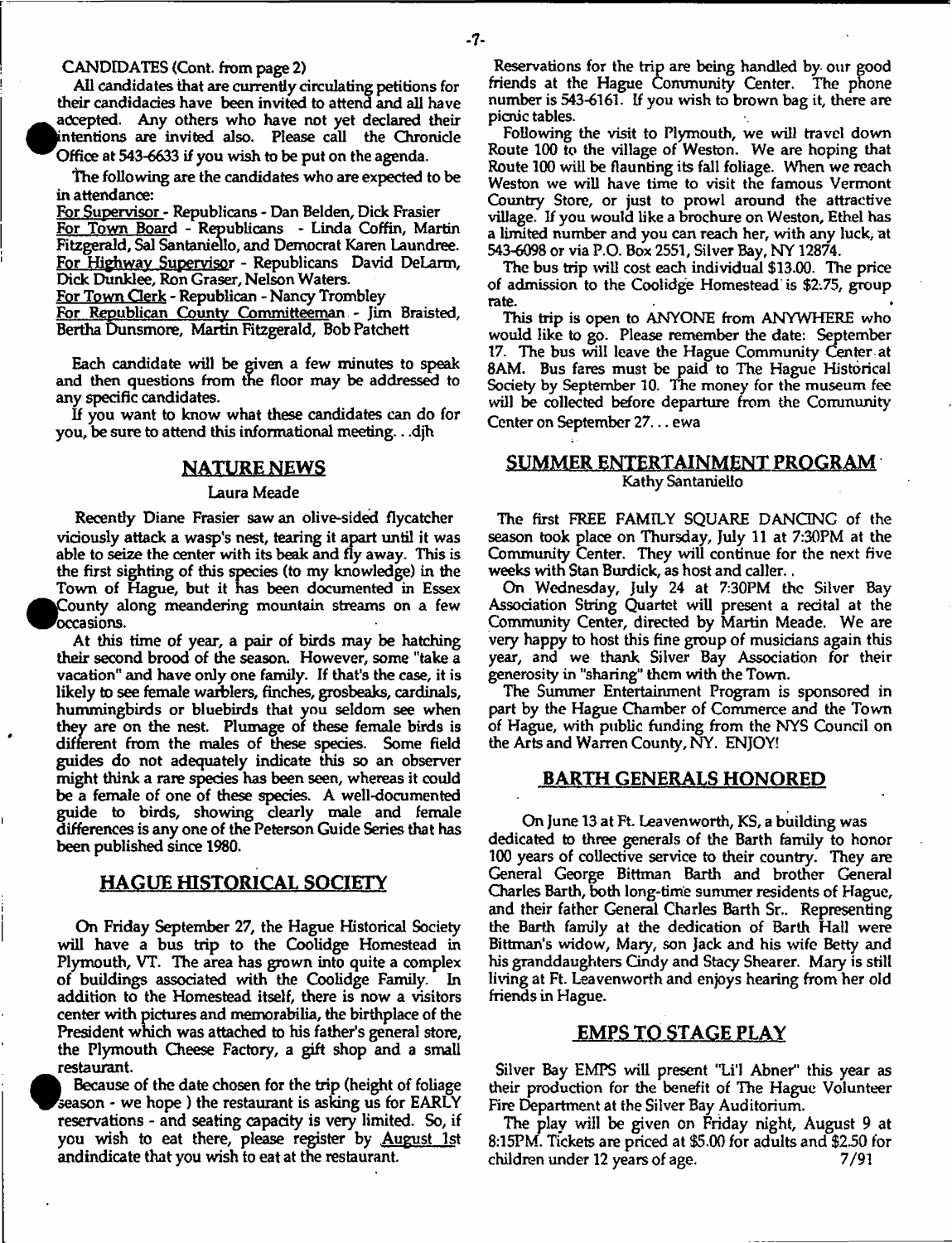#### **OUR HOSPITAL** A STATUS REPORT FROM A BOARD MEMBER

Most Chronicle readers are aware that Moses Ludington Hospital, MLH our hospital, is in the midst of a serious financial crises, one that if not resolved will result in the closing of this much needed and oft taken for granted facility. I am a hospital board member and your editor has asked that I write about our current dilemma. Space does not permit a detailed explanation of the complex factors that have lead up to this situation. It can be said that the problems fall into two broad categories. First the payment system, and third party payors: Medicare, Medicaid, Blue Cross, Blue Shield, the insurance payors and the rules and regulations they have established, over which neither the Administration nor the Hospital Board has any control. Second, the utilization of the hospital by the citizens of the geographic area that the hospital services. These problems are not unique to our hospital; they apply to hospitals throughout the country. That is why, between the years 1980 and 1987, 519 hospitals were closed nation wide. What is unique about our situation is that in the areas where most of these hospitals closed there was another hospital in place to continue providing health care services to the communities. This is not the case with our hospital. We have not been competing with other hospitals in our area; there are none. The next nearest facility is a minimum of one hour away by ambulance and that's with optimum travel conditions, which never seem to exist in times of emergencies.

What now? Quite frankly no one exactly knows. Our hospital has defaulted on its mortgage which is held by HUD. Following this, HUD and the NYS Dept, of Health directed the board and the administration to follow certain very specific steps in preparing a business plan which would show the viability of the hospital. These steps have been followed to the letter and a plan has been formulated. The first key element of this plan is an affiliation with the Moses Ludington Nursing Home and the creation of a parent board to oversee both the hospital<br>and the nursing home boards. This is already well and the nursing home boards. underway. A second key element of the plan is that HUD has agreed to forego all mortgage payments for a period of 2 years from die time of the acceptance of a work out plan. A final key element is an infusion of \$4320,000 over a 4-year period to allow the hospital to reach a level of revenue that will be self sustaining as per the business plan.

During this entire process many people have been involved - Bill Philion, who is volunteering his time and expertise as our acting CEO, the seven supervisors of the towns in our service area, (Hague, Ticonderoga, Moriah, Putnam, Crown Point, North Hudson and Schroon Lake), State Senator Ronald Stafford, Assemblyman Jim King and Neil Kelleher, plus people in HUD and DOH and many others.

It has been determined that the only likely source of funding for the four million plus dollars needed is from the actual area that our hospital services. All other possibilities have been explored and eliminated. Examples: HUD, NYS, International Paper Co., etc. The possible ways to legally form a district and allow the citizens of this area to have a referendum vote on whether or not they are willing to support our hospital, through

this interim four year period, has been the subject of much debate over the past six weeks. NO solution has yet been found to form such a district or to supply figures as to the exact amount that would have to come from each property owner. These specifics must be addressed.

In the current (July 22) issue of the Times of Ti the will be an insert that will begin to explain, in more detail, the issues and background of our hospital's present status. Then as new approaches are finalized each household will receive letters updating and explaining exactly what is and will be taking place. We are indebted to International Paper Company who will be supplying the paper and the postage for these mailings.

In conclusion, HUD has stated that unless a satisfactory work-out plan is reached they will shut down our hospital permanently. I firmly believe that a mechanism will be created to give all those involved an opportunity to vote on whether or not we want to temporarily subsidize our hospital for four years. When this occurs there will be informational meetings in each town to explain, in detail, the situation and to answer questions that you may have. 1 believe it is essential that we have an acute care hospital in our area. I hope I will never have to use it, but if I do I want it to be there. The thought of its not being there is frightening. Each of you will have ample opportunity to reflect on your own feelings and willingness to commit to this institution. Our hospital is a critical component in the fabric of our communities. Let us not lose sight of that fact.... Bruce C. Craig

#### COMMUNITY WELCOMES NEW MINISTER

The Hague Wesleyan Church welcomes to its puly Michael Bailey, who preached his first sermon on July Mr. Bailey, a native of Plattsburgh, is a graduate of Bethany Bible School in Canada. principal/director of private Christian schools in Hadley and Kingsbury prior to accepting his first pastorate in Hague.

The Hague Wesleyan Church is having a WELCOMING RECEPTION for Pastor Bailey on Saturday, July 27 from 7-9PM in the Hague Community Center. They cordially invite the entire community to come meet Pastor Bailey and let him know what a friendly town Hague really is. Refreshments will be served.

#### RESOURCE GUIDE FOR CAREGIVERS

The Elderly Coalition of Warren and Washington Counties has compiled a Resource Guide for Caregivers of the Elderly, which is now available. The booklet contains names and addresses of numerous agencies which provide both direct and support services to the elderly and those who care for them. Copies of the booklet are available to the elderly and caregivers of the elderly, free of charge, by contacting one of the following agencies:

Cornell Cooperative Extension, Warren or Washington County; Washington or Warren/Hamilton Counties Office for the Aging; Warren or Washington County Dept, of Social Services; Voluntary Action Center; Warren Washingotn County Public Health Nursing Services. guide contains information on services such as health care, home care and placement, support groups, safety, transportation, educational and informational services, etc. 7/01

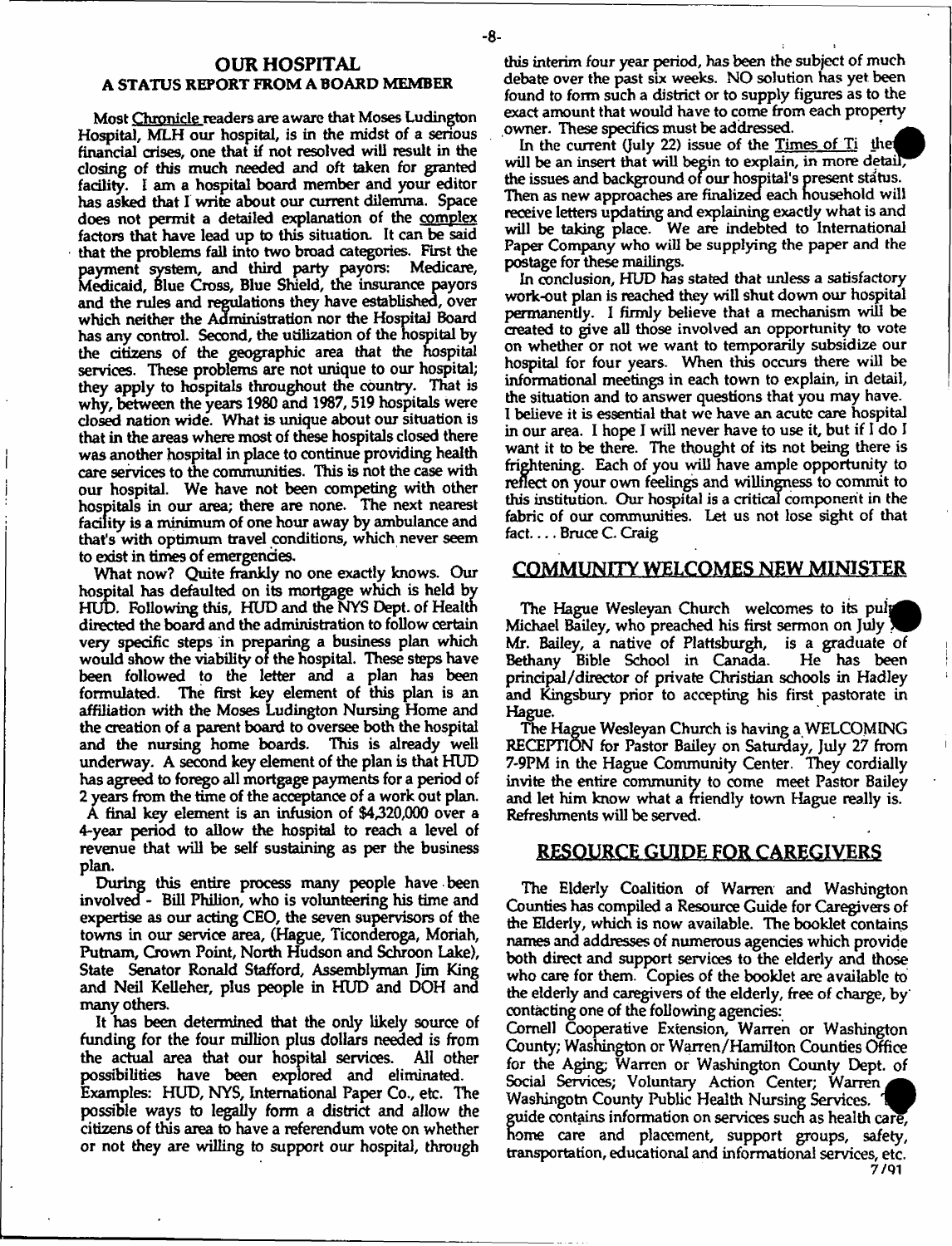BORN - A girl, Christine Marie, to Wendy and Paul Serbent, Lakeshore Terrace, Hague on June 17 in Moses u dington Hospital.

DIED - Anne Spreeman, 81, a resident of Graphite for the past 18 years, on May 23 at the Moses-Ludington Hospital in Ticonderoga. She was a sister of Fred Spreeman, Hague, who died in 1983. She is survived by a sister and two nephews and a niece.

DIED - Catherine W. Brock, 80 of Hague and White Plains, NY, on January 24 at the home of her daughter Judith Stock, after a lengthy illness. She and her husband, Louis, who predeceased her moved to Hague in 1954 where they built a ;;;;;home on property they had purchased as newlyweds in 1938. For many years she volunteered her services to the town of Hague as director of the Hague Public Library. She is survived by her daughter, Judy, son-in-law Ted and two granddaughters, Catherine and Elizabeth. A memorial service was held at Grace Memorial Chapel on July 13.

DIED - Evangeline Velte, 64, wife of John D. Velte, Osprey, FL, on June 12 in Osprey. Surviving besides her husband are four children and four grandchildren.s

Congratulations to BILL AND JEANNETTE FOSTER on the occasion: of their FIFTIETH WEDDING ANNIVERSARY on June 28.

## **FOUR HAGUE STUDENTS AMONG T1 HI GRADUATES**

LISA MARIE COBB, RACHEL-ANN MARTINO, JENNI MELISSA OWENS AND KELLY L. YAW were among the 81 graduating seniors to receive their diplomas at the commencement program at Ticonderoga High School on Saturday, June 22.

Awards were presented by Dr. Collins, Superintendent of Schools to the following:

Ticonderoga Federal Credit Union Prize in Accounting - Kelly L. Yaw

The Harvey H. Moses Educational Awards - Lisa Marie Cobb

James McHugh Memorial Award given to the student who, in the opinion of their peers, exhibits kindness and consideration for fellow classmates and service to school and community - Lisa Cobb

Mary C. Beste Scholarship Award - Lisa Cobb, Rachel-Ann Martino, Jenni Owens, Kelly Yaw

Moses Ludington Hospital Auxiliary Award offered to a student pursuing further education in the Nursing Profession or in related Health Services - Rachel-Ann Martino

Crary Scholarships awarded to deserving students siding in Essex and Warren Counties - Rachel-Ann lartino, Jenni Owens, Kelly Yaw

Hague Winter Carnival Award - Lisa Cobb

We congratulate these students on their fine , achievements and wish them well in whatever the future holds for them.

JASON PLASS, son of Pete and Ginney Plass, Silver Bay, has been named to the dean's list at Siena College. He is a 1989 graduate of Ticonderoga High School and has received several scholarships.

Congratulations to ELIZABETH BRUNET, Hague, on being valedictorian of her eighth grade class in Ti Middle School.

GINGER HENRY-KUENZEL was awarded a prize recently from the Newsletter Association Foundation for editorial excellence in newsletter "journalism category" best spot news or exclusive single-news story. The prize was for a report she wrote for The Art Newsletter on the sale of art works out of the Dresden State Collections under the Communist regime. Ginger resides with her husband and two sons in Munich, Germany, but has spent most of her summers in Hague. She attended Hague Central School as an elementary student. She is the daughter of Mrs. Jack Henry, Hague.

There will be a memorial service for Florence Colburn Gelhaar at Grace Memorial Chapel, Sabbath Day Point on July 21,1991, following the morning worship service.

Mrs. Gelhaar died on February 9,1991 in Montclair, NJ. Her husband, Dr. Harold R. Gelhaar, who died in August 1989, practiced dentistry in Montclair and Sabbath Day <u>Point for many years</u>

## **REVAL MEETING SCHEDULED**

An informational meeting on the current revaluation project has been scheduled for 7PM on Friday, July 26 at the Hague Community Center.

Property owners are encouraged to attend the meeting and bring forth any questions and concerns they may have.

Assessor Harold LaRose and representatives of the Local Assessment Services, State of NY, Div. of Equalization and Assessment will provide infomation on procedures, schedules and anticipated results of the revaluation. The supervisor and town board members will be available at the meeting.

#### **STEAK AND LOBSTER BAKE**

The- Hague Fish and Game Club will hold its annual Steak and Lobster Bake on Sat, Aug. 3,1991 from 5-9PM at the Fish and Game Clubhouse on the West Hague Road.

Adult tickets are \$25 each and indude steak, lobster, 1 dozen steamed dams, baked potato, com on the cob, tossed salad, rolls, beer/soda. Takeouts are available for \$20 per dinner (no beverages). Children 12 and under - \$8 per ticket, which includes hot dogs/hamburgers, baked potato, com on the cob, tossed salad, rolls, soda.

Also available-steamed dams, musical entertainment, games, raffles, door prizes. Tickets are available at Hague Market and Silver Bay General Store.